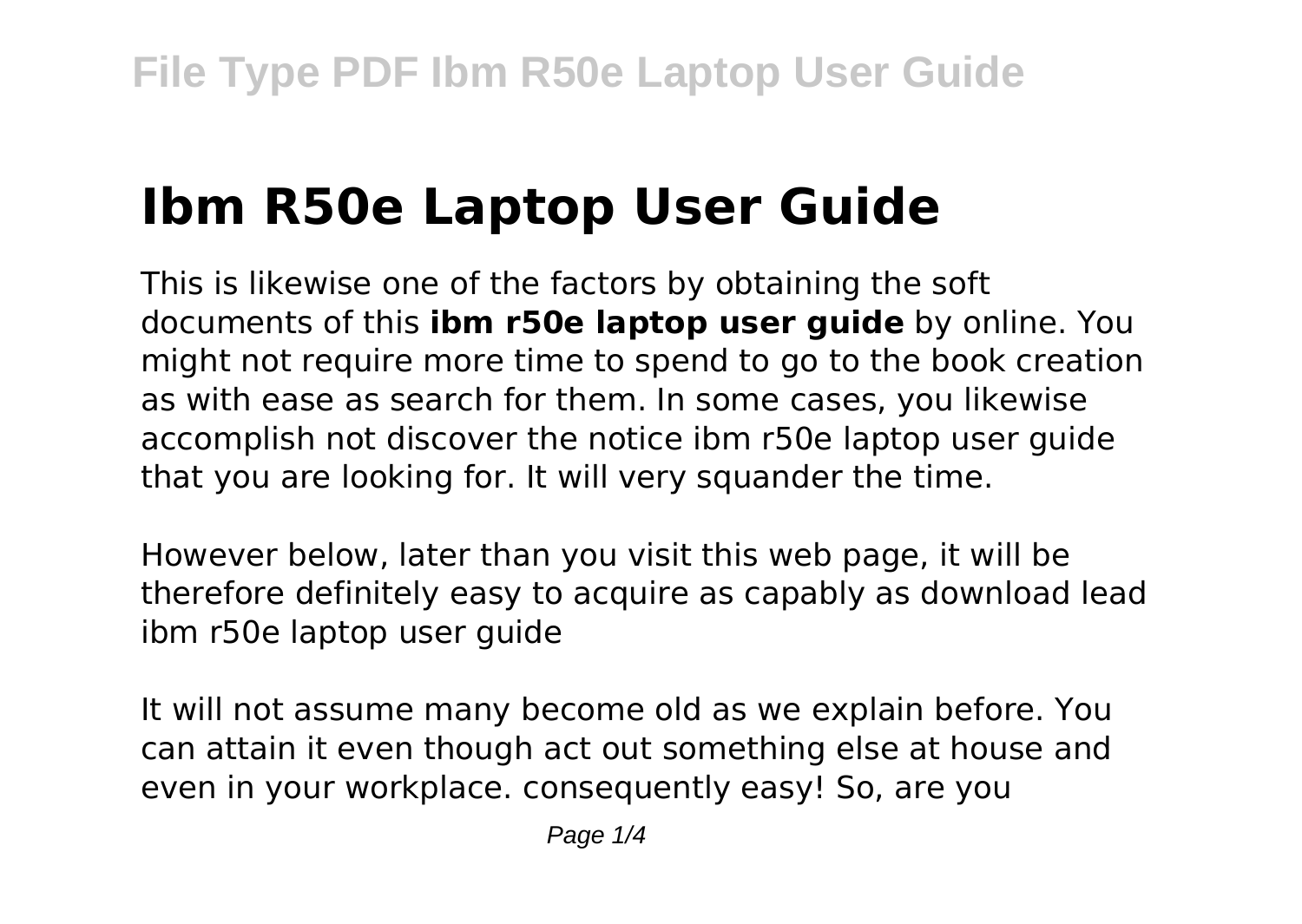question? Just exercise just what we come up with the money for below as capably as review **ibm r50e laptop user guide** what you later to read!

Project Gutenberg is a wonderful source of free ebooks – particularly for academic work. However, it uses US copyright law, which isn't universal; some books listed as public domain might still be in copyright in other countries. RightsDirect explains the situation in more detail.

#### **Ibm R50e Laptop User Guide**

This is ThinkWiki, the Wikipedia for IBM and Lenovo ThinkPad users.In here, you can find anything you need to install your favourite Linux distribution on your ThinkPad. Windows users shouldn't run away, there's a lot of useful information for them as well. Some Linux information for Mac users also can be found here. 5,636 users have registered since September 2004 and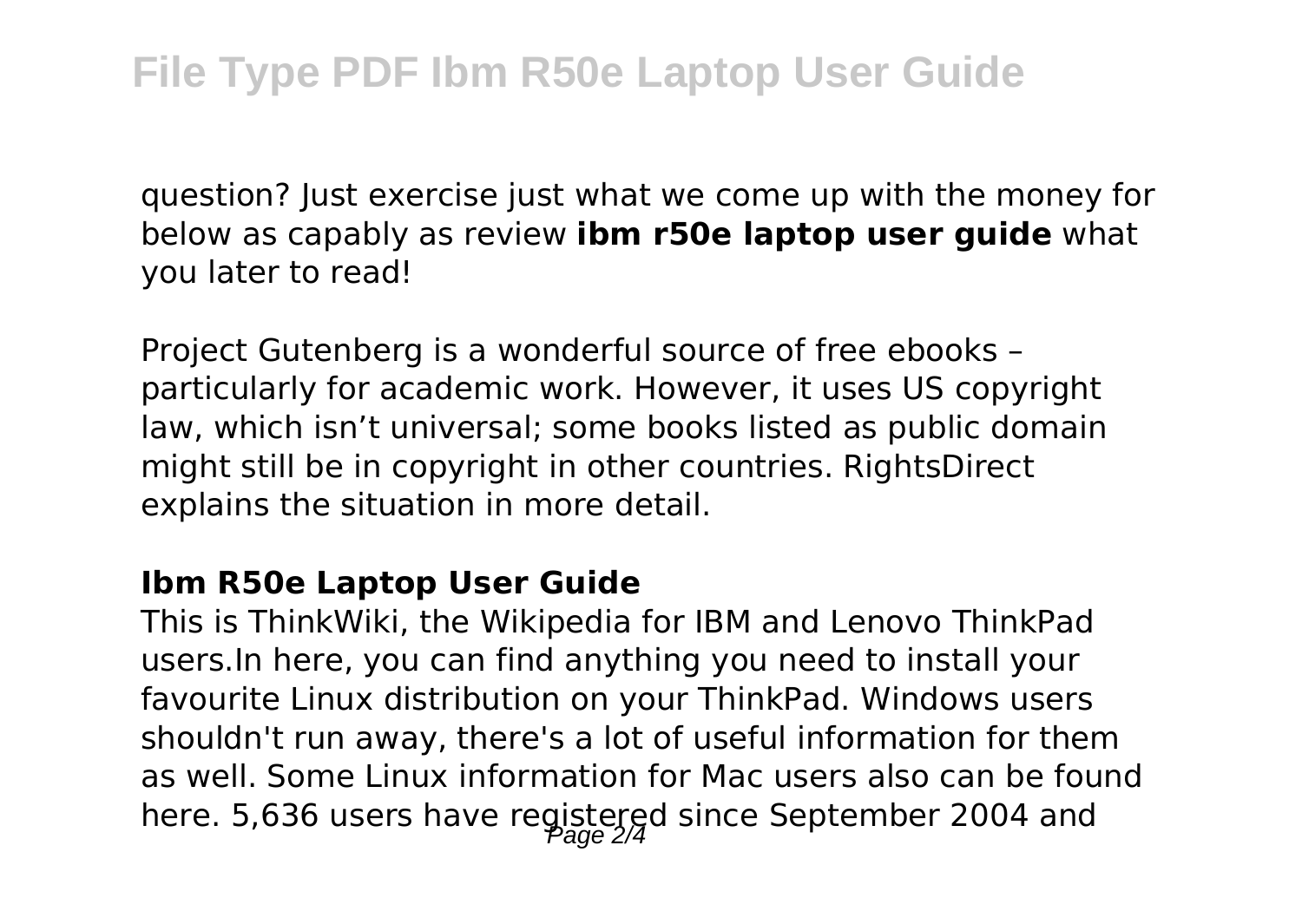created 1,434 articles ...

#### **ThinkWiki - Linux ThinkPad Wiki**

Subaru's EJ251 and EJ252 were 2.5-litre horizontally-opposed (or 'boxer') four-cylinder petrol engines. For Australia, the EJ251 engine was first introduced in the Subaru BE/BH Liberty in 1998 and subsequently offered in the BH Outback, GD/GG Impreza RS and Subaru SG Forester. For the Subaru BL/BP Liberty and BP Outback, the EJ251 was replaced by the EJ252 engine.

**EJ251 and EJ252 Subaru Engines - australiancar.reviews** Subaru's EE20 engine was a 2.0-litre horizontally-opposed (or

'boxer') four-cylinder turbo-diesel engine. For Australia, the EE20 diesel engine was first offered in the Subaru BR Outback in 2009 and subsequently powered the Subaru SH Forester, SJ Forester and BS Outback.The EE20 diesel engine underwent substantial changes in 2014 to comply with Euro 6 emissions standards -